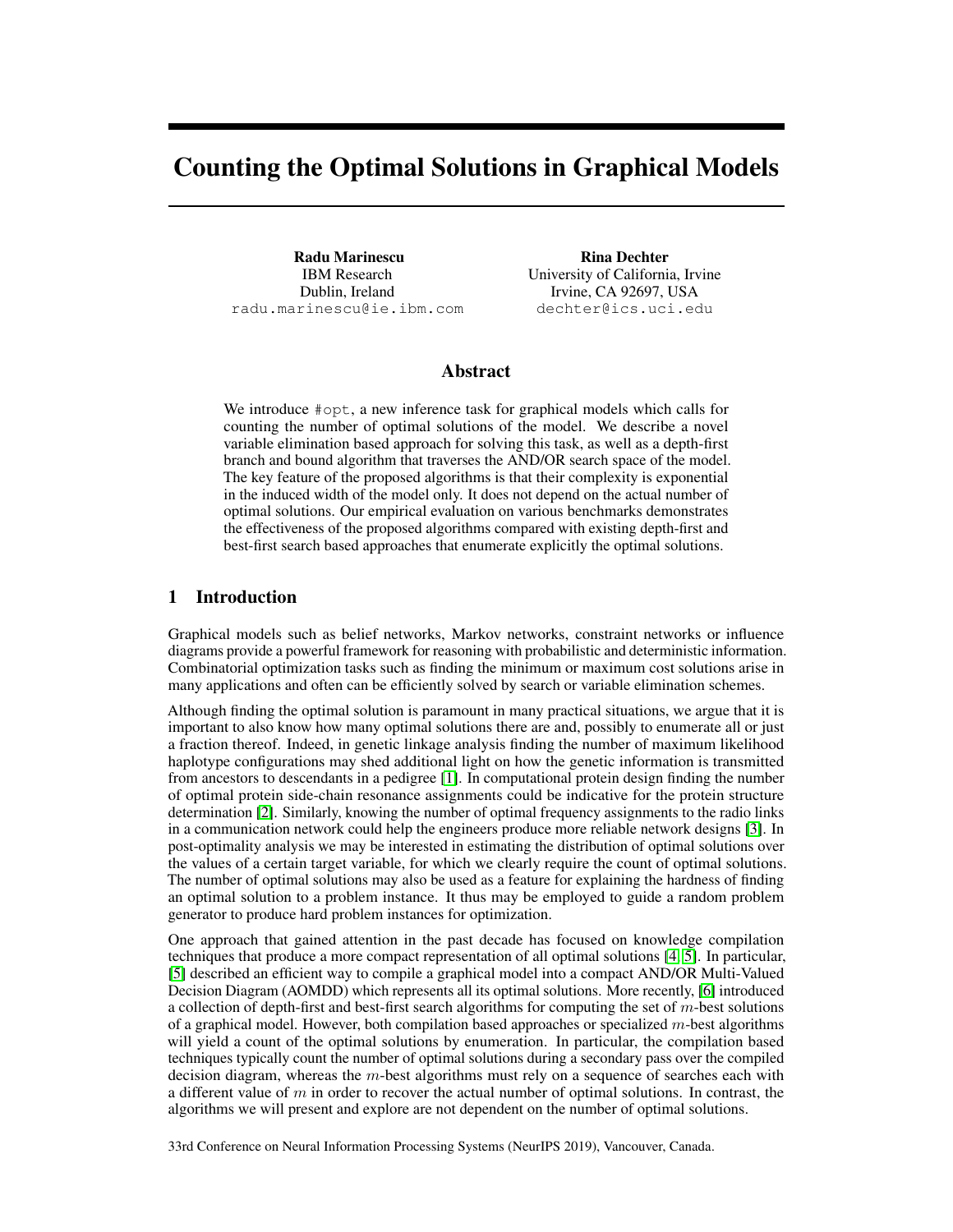

Figure 1: A simple graphical model.

Contributions In this paper, we define the #opt task for graphical models, and show how the common algorithmic principles of variable elimination and search can be extended to this task. Specifically, the idea behind variable elimination for #opt is to first capture all the optimal solutions as a constraint representation by flattening the relation of the cost-to-go functions and then apply the counting variable elimination algorithm over the resulting set of constraints. In our algorithm these two phases are interleaved. Subsequently, we present a depth-first branch and bound algorithm that traverses an AND/OR search space of the graphical model. For each node the algorithm computes a pair of values, one representing the optimal cost below the node in the search space and the other the number of the corresponding optimal solutions. We also provide a formulation of the  $\#\text{opt}$  task within the semiring framework [7] thus placing it in relation to other well known graphical models tasks. It is well known that counting the number of *all* solutions in a graphical model can be done without enumeration in complexity exponential in the induced width of the model [8, 9]. We show here that counting the number of *optimal* solutions can be done without enumeration as well, with the same complexity. An empirical evaluation on various benchmark problems demonstrates the effectiveness of the proposed algorithms compared with enumeration-based extensions of depth-first and best-first search to this task.

The #opt task involves both summation and optimization. Other tasks involving these two operations are Marginal MAP and finding optimal policies that maximize the expected utility, defined over influence diagrams  $[10, 11, 12]$ . But, there is a notable difference. While, as we will show,  $\#$ opt can be formulated within the semiring framework [7] and solved by traditional algorithms exactly [13], it does not land itself to the common approximation schemes such as the mini-bucket approach [14], at least not in a straightforward manner. This, we think makes it more unique and thus deserving a more focused attention.

### 2 Background

A *graphical model* is a tuple  $\mathcal{M} = \langle \mathbf{X}, \mathbf{D}, \mathbf{F} \rangle$ , where  $\mathbf{X} = \{X_i : i \in V\}$  is a set of variables indexed by set V and  $\mathbf{D} = \{D_i : i \in V\}$  is the set of their finite domains of values.  $\mathbf{F} = \{\psi_\alpha : \alpha \in F\}$ is a set of discrete real-valued local functions defined on subsets of variables, where we use  $\alpha \subseteq V$ and  $\mathbf{X}_{\alpha} \subseteq \mathbf{X}$  to indicate the *scope* of function  $\psi_{\alpha}$ , i.e.,  $\mathbf{X}_{\alpha} = var(\psi_{\alpha}) = \{X_i : i \in \alpha\}$ . A *solution* is a complete assignment to the variables, namely  $\mathbf{x} = (X_1 = x_1, \dots, X_n = x_n)$ . Given a set of variables  $S = \{X_1, \ldots, X_k\}$ , we denote by  $\Omega(S)$  the Cartesian product of their domains, namely  $\Omega(S) = D_1 \times \cdots \times D_k$ . The function scopes yield a *primal graph G* whose vertices are the variables and whose edges connect any two variables that appear in the scope of the same function. The graphical model M represents a *global function*, whose scope is X and which is the combination of all the local functions, namely:  $\mathcal{F}(\mathbf{x}) = \sum_{\alpha \in F} \psi_{\alpha}(\mathbf{x}_{\alpha}).$ 

The most common optimization task (opt) for graphical models is to compute the *optimal value*  $V^* = \min_{\mathbf{x}} \mathcal{F}(\mathbf{x})$  and its optimizing configuration  $\mathbf{x}^* = \arg\min_{\mathbf{x}} \mathcal{F}(\mathbf{x})$ . The latter is also known as the *optimal solution*.

However, a graphical model may have more than one optimal solution. We next define formally the task of counting the number of optimal solutions of a graphical model which we abbreviate hereafter by #opt.

DEFINITION **1** (#opt). *Given a graphical model*  $\mathcal{M} = \langle \mathbf{X}, \mathbf{D}, \mathbf{F} \rangle$ *, the* #opt task *is to compute*  $|\mathcal{S}|$ *,* where  $S = {\mathbf{x} | \mathcal{F}(\mathbf{x}) = V^* , V^* = \min_{\mathbf{x}} \sum_{\alpha \in F} \psi_{\alpha}(\mathbf{x}_{\alpha})}.$ 

We also define the task  $e$ -opt which calls for enumerating explicitly all the optimal solutions: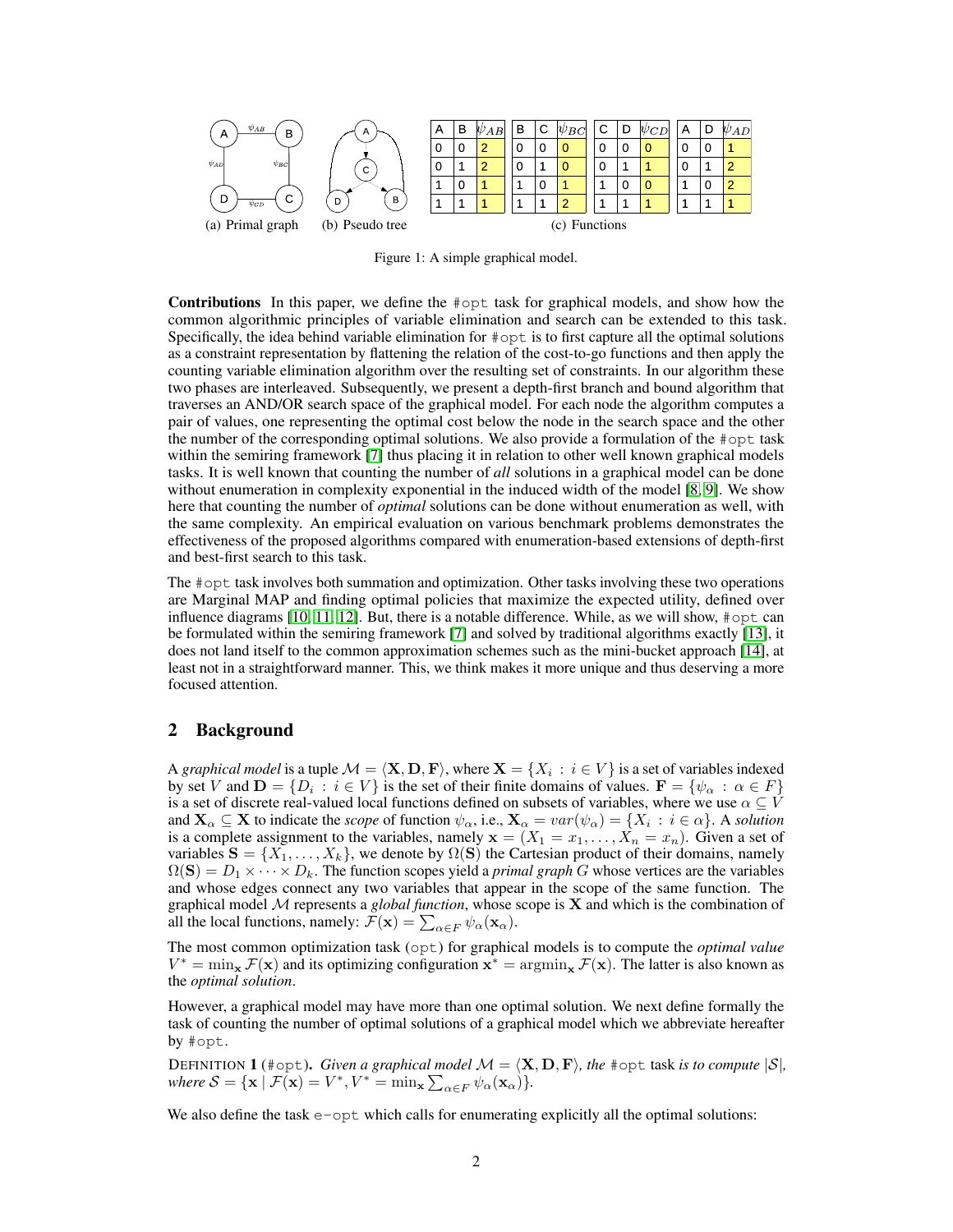DEFINITION  $2$  (e-opt). *Given a graphical model*  $\mathcal{M} = \langle \mathbf{X}, \mathbf{D}, \mathbf{F} \rangle$ *, the* e-opt *task is to enumerate all elements in the set*  $S = {\mathbf{x} \mid \mathcal{F}(\mathbf{x}) = V^*, V^* = \min_{\mathbf{x}} \sum_{\alpha \in F} \psi_\alpha(\mathbf{x}_\alpha)}$ .

An important feature of graphical models in characterizing complexity is the *induced width* (or *treewidth*). The induced graph of G relative to an ordering  $\tau$  of its variables is obtained by processing the nodes in reverse order of  $\tau$ . For each node all its earlier neighbors are connected, including neighbors connected by previously added edges. The width of a node is the number of edges connecting it to nodes lower in the ordering. The *induced width* of G along  $\tau$ , denoted  $w^*(\tau)$ , is the maximum width of the nodes in the induced graph.

Example 1. *Figure 1(a) depicts the primal graph of a simple graphical model representing a global function over 4 variables*  $X = \{A, B, C, D\}$  *with 4 local functions (shown in Figure 1(b)) defined by the arcs (each pair is a scope of one function). There are 6 optimal solutions with optimal value 3, namely*  $S = \{0000, 0010, 1000, 1001, 1010, 1011\}.$ 

We describe next brute-force search and variable elimination based schemes for counting the optimal solutions.

Depth-First Branch and Bound Solving #opt can be done by a simple extension of depth-first branch and bound search [15]. The algorithm, called BnB, traverses the space of partial assignments in a depth-first manner while maintaining an upper bound  $U$  on the optimal value and a counter  $c$ which is updated every time a new solution value V is found:  $c = c + 1$  if  $V = U$  and  $c = 1$  if  $V < U$ , respectively. In the latter case, V becomes the current best upper bound. Throughout the search, the algorithm also attempts to prune unpromising regions of the search space. Namely, at each node n it computes a heuristic lower bound  $f(n)$  of the best solution extending the current partial assignment and prunes the respective subtree if the heuristic estimate is strictly greater than the current upper bound  $(f(n) > U)$ . The strict inequality is required in order to find all optimal solutions. When search terminates, the value of the counter  $c$  gives the number of optimal solutions.

**Best-first Search** Alternatively, we can use a best-first search strategy such as  $A^*$  search [16]. Algorithm A\* for #opt maintains the search frontier in the OPEN list and always expands first the node *n* with the smallest f-value  $f(n) = g(n) + h(n)$ , where  $g(n)$  is the cost of the path from the root of the search space to n and  $h(n)$  is a lower bound of the best extension to a solution [17]. When the optimal solution is encountered, the algorithm saves its value  $V^*$ , initializes a counter  $c$  to 1 and continues the search. Every time a new optimal solution is found, the counter  $c$  is incremented. Search terminates when OPEN is empty, in which case  $c$  gives the number of optimal solutions.

**Variable Elimination** An immediate extension to  $\#$ opt within the compilation paradigm is to apply a variable elimination scheme for optimization along an ordering  $\tau$  and then enumerate all optimal solutions one by one in a greedy fashion using the intermediate messages generated during the elimination procedure [13]. The only difference between this algorithm and a regular variable elimination is that the forward decoding pass does not terminate with the first optimal solution.

Complexity of Brute-Force Approaches All the algorithms presented above require enumerating all the optimal solutions and thus have a factor of  $\# opt$  in their complexity. If |T| captures the search space size explored by best-first search for finding the first optimal solution and  $#opt$  is their number, best-first can be bounded by  $O(|T| + \# opt)$ . Branch and bound is often faster and has a better memory management than best-first search yet it is harder to bound and we cannot give a better bound than  $O(|T| \cdot \text{\#} opt)$ . The simple variable elimination algorithm we described generates a compiled representation in time and memory exponential in the induced width  $w^*$  along an ordering  $\tau$ . Then, generating each new optimal solution requires consulting the compiled structure and is in the worst-case exponential in  $w^*_{\tau}$  implying an overall worst-case complexity of  $O(n \cdot k^{w^*_{\tau}} \cdot \# opt)$ , where  $n$  is the number of variables and  $k$  bounds the domain size.

## 3 Bucket Elimination for **#opt**

The main drawback of the brute-force search and variable-elimination approaches described in Section 2 is that they must enumerate explicitly all optimal solutions (i.e., they actually solve the e-opt task). If the number of optimal solutions is large then the computational overhead can be significant. In this and the next section we will describe more efficient methods for solving #opt that are based on either bucket elimination or on depth-first branch and bound search over an AND/OR search spaces, but avoid explicit enumeration of the optimal solutions.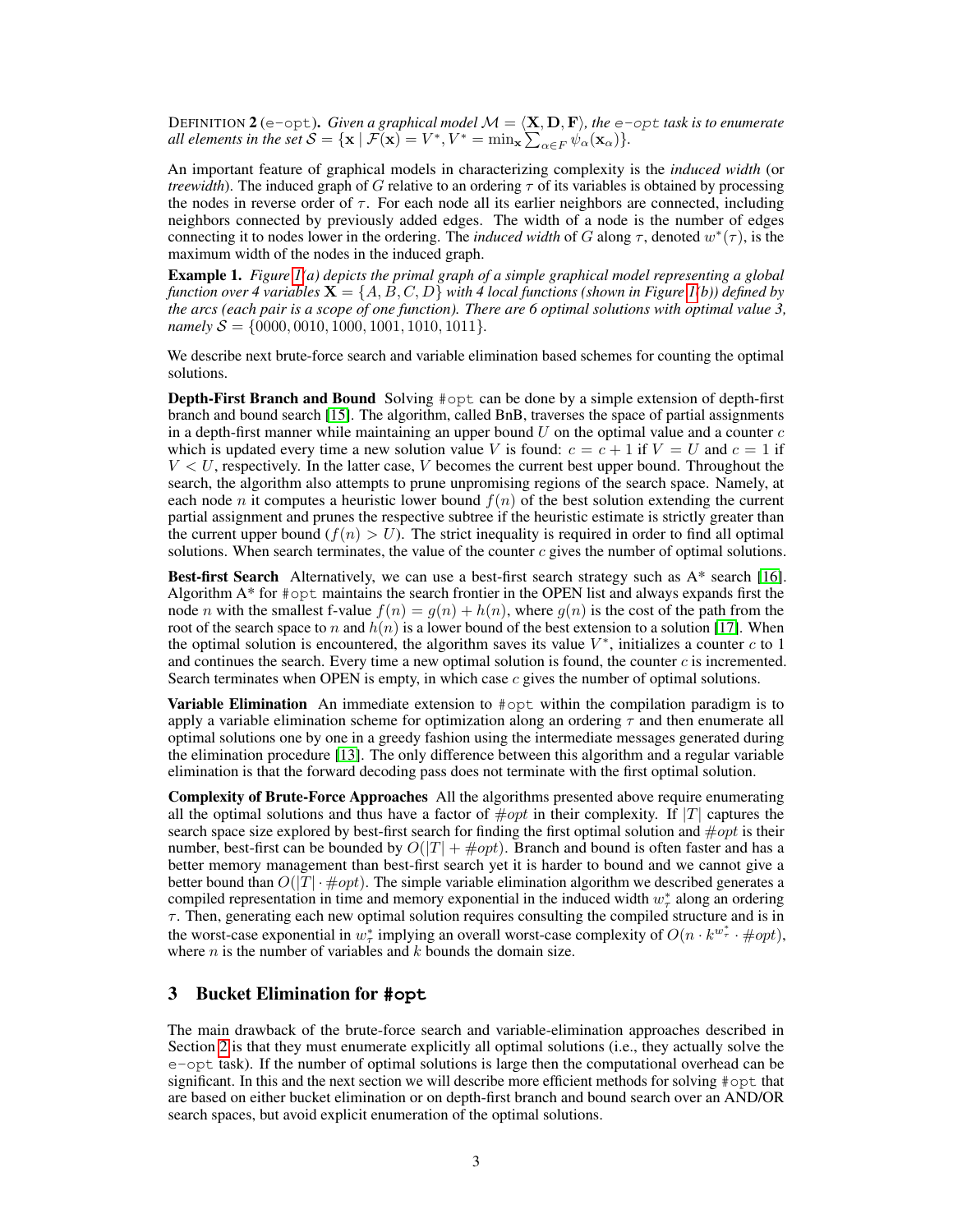**Require:** graphical model  $\mathcal{M} = \langle \mathbf{X}, \mathbf{D}, \mathbf{F} \rangle$ , elimination order  $\tau = X_1, \ldots, X_n$ 1: Let  $\Psi = {\psi_{\alpha} : \psi_{\alpha} \in \mathbf{F}}$ 2: for all variable  $X_p$  in the reversed order  $\tau$  do 3: Create bucket  $\mathcal{B}_p$  and its associated set  $\Psi_p$ 4: Let  $\Psi_p = \{ \psi_\alpha \in \Psi : X_p \in vars(\psi_\alpha) \}$ 5: Let  $\Psi \leftarrow \Psi \setminus \Psi_p$ ,  $\Lambda_p = \emptyset$  and  $\Gamma_p = \emptyset$ 6: for all variable  $X_p$  in the reversed order  $\tau$  do Let  $\Psi_p = {\psi_1 \dots \psi_r}, \Lambda_p = {\lambda_1 \dots \lambda_m}$ and  $\Gamma_p = \{\gamma_1, \ldots, \gamma_q\}$ 

8: Let  $\psi_p \leftarrow \sum_{i=1}^r \psi_i$ 

- 9: Let  $\lambda_p \leftarrow \min_{x_p} (\psi_p + \sum_{j=1}^m \lambda_j)$ 10: Let  $\gamma_p \leftarrow \sum_{x'_p} (\bar{\psi}_p \cdot \prod_{k=1}^q \gamma_k)$  where  $x'_p \in \operatorname{argmin}_{x_p} (\psi_p^{\dagger} + \sum_{i=1}^r \psi_i)$  and  $\bar{\psi}_p$  is the flattened  $\psi_p$  (see text below for details)<br>11: Add  $\lambda_p$  and  $\gamma_p$  to the sets  $\Lambda$  and  $\Gamma$  of
- Add  $\lambda_p$  and  $\gamma_p$  to the sets  $\Lambda$  and  $\Gamma$  of the highest bucket corresp. to a variable in  $vars(\lambda_p)$ ; If  $X_p$  is the first variable then add  $\lambda_p$  to  $\Lambda_0$  and  $\gamma_p$  to  $\Gamma_0$
- 12: Let  $v^* \leftarrow \sum_{\lambda \in \Lambda_0} \lambda$  and  $c^* \leftarrow \prod_{\gamma \in \Gamma_0} \gamma$ 13: **return**  $\langle v^*, c^* \rangle$

As noted, the optimal solution to a graphical model can be obtained by using the *bucket elimination* (BE) algorithm which eliminates (minimizes over) the variables in sequence [13]. In order to extend it to counting the optimal solutions and avoid enumeration we use the concept of *flattened* representation of a function. Specifically, given a function  $\psi$ , its flattening denoted by  $\psi$  is defined as:  $\psi(\mathbf{y}) = 1$ if  $\psi(\mathbf{y}) \neq \infty$  and  $\psi(\mathbf{y}) = 0$  otherwise, for all  $\mathbf{y} \in \Omega(vars(\psi))$ . When a variable X is eliminated, we first record a standard cost message that represents the cost-to-go corresponding to minimizing over the domain values of X. Then, we count the minimizing configurations of X and record them in a new count message which has the same scope as the cost message. The latter can be viewed as a counting step over a constraint representation of the flattened cost-to-go function.

Algorithm 1 presents the BE procedure for solving #opt. Given a variable ordering  $\tau = X_1, \ldots, X_n$ , the functions are first partitioned into their corresponding buckets such that a bucket  $B_p$  is associated with a single variable  $X_p$  and a function is placed in the bucket of its argument that appears latest in the ordering (lines 1–5). With each bucket  $\mathcal{B}_p$  we also assign three sets  $\Psi_p$ ,  $\Lambda_p$  and  $\Gamma_p$  to store the original functions as well as the cost and count messages, respectively.

The algorithm processes each bucket in reversed order, from last to first by a variable elimination procedure that computes a new *cost* message and a new *count* message which are both placed into a lower bucket. Specifically, let  $X_p$  be the current variable and let  $\psi_p$  be the bucket function which is obtained by summing all original functions in the bucket (line 8). The *cost* message (or  $\lambda$ -message)  $\lambda_p$  computed in bucket  $\mathcal{B}_p$  is obtained by minimizing out variable  $X_p$  from the compound function that combines by summation the bucket function and all incoming cost messages to this bucket. Namely,  $\lambda_p \leftarrow \min_{x_p} (\psi_p + \sum_{j=1}^m \lambda_j)$ . This is the usual cost-to-go message when computing the optimal solution. The *count* message (or  $\gamma$ -message) originating from  $\mathcal{B}_p$  is computed by first multiplying all the incoming count messages to this bucket with the flattened bucket function  $\bar{\psi}_p$ and then summing over the bucket's variable. Namely, we have  $\gamma_p \leftarrow \sum_{x_p'} (\bar{\psi}_p \cdot \prod_{k=1}^q \gamma_k)$ . Notice that the summation is performed only over the minimizing domain values  $x_p'$  of  $X_p$ , namely over  $x'_p \in \operatorname{argmin}_{x_p} (\psi_p + \sum_{i=1}^r \psi_i)$ . Finally, after the first variable in the ordering is processed, the sets  $\Lambda_0$  and  $\Gamma_0$  contain all the constant messages generated during the execution. Therefore, the optimal value is obtained by summing up all constants in  $\Lambda_0$  (line 12), while the number of optimal solutions is calculated as the product of all constants in  $\Gamma_0$  (line 12), respectively.

We can show that BE for #opt is time and space exponential in the induced width  $w^*$  of the ordering  $\tau$ , i.e.,  $O(n \cdot k^{w_{\tau}^{*}})$ , where *n* is the number of variables and *k* bounds the domain size.

## 4 AND/OR Branch and Bound for **#opt**

Significant recent improvements in search for optimization in graphical models have been achieved by using AND/OR search spaces, which often capture problem structure far better than standard OR search methods [18, 19, 20, 21]. We next introduce a depth-first branch and bound algorithm that traverses an AND/OR search space to compute the number of optimal solutions as well as the optimal value.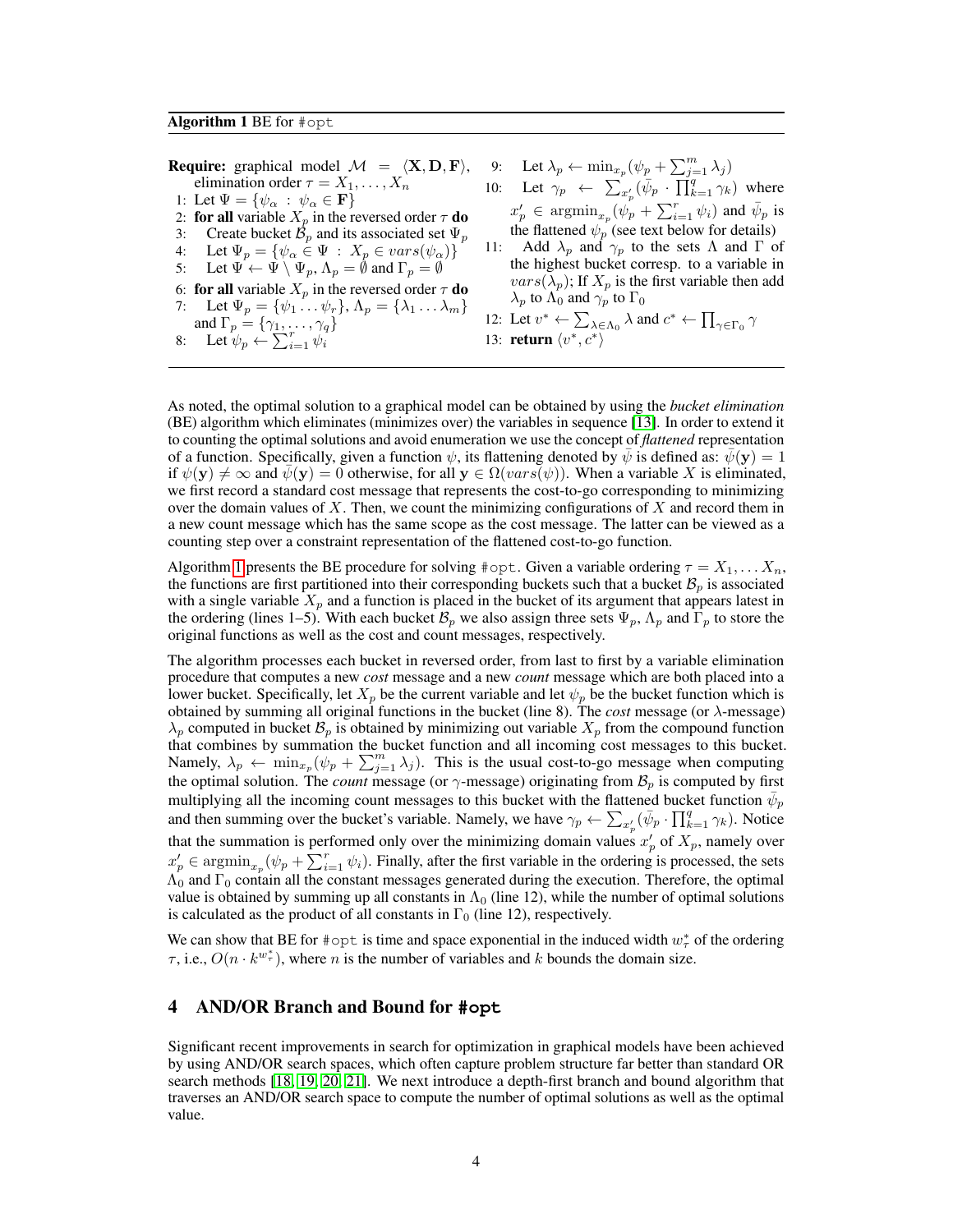

Figure 2: AND/OR search tree of the problem from Figure 1.

AND/OR Search Spaces The AND/OR search space is defined relative to a *pseudo tree* of the primal graph, which captures problem decomposition.

DEFINITION 3 (pseudo tree). A pseudo tree *of an undirected graph*  $G = (V, E)$  *is a directed rooted tree*  $\mathcal{T} = (V, E^t)$  such that every arc of  $G$  not included in  $E^t$  is a back-arc in  $\mathcal T$  connecting a node in  $\mathcal T$  *to one of its ancestors. The arcs in*  $E'$  *may not all be included in*  $E$ *.* 

Given a graphical model  $M = \langle \mathbf{X}, \mathbf{D}, \mathbf{F} \rangle$  with primal graph G and pseudo tree T of G, the *AND/OR search tree*  $S_T$  based on  $T$  has alternating levels of OR nodes corresponding to the variables, and AND nodes corresponding to the values of the OR parent's variable, with arc weights extracted from the original functions F. Identical subproblems, identified by their *context* (the partial instantiation that separates the subproblem from the rest of the problem graph), can be merged, yielding an *AND/OR search graph*. Merging all context-mergeable nodes yields the *context minimal AND/OR search graph*, denoted  $C_{\mathcal{T}}$ . The size of  $C_{\mathcal{T}}$  is exponential in the induced width of G along a depth-first traversal of  $T$  (see also [18]).

A solution tree  $\hat{x}$  is a subtree of  $C_{\mathcal{T}}$  such that: (1) contains the root of  $C_{\mathcal{T}}$ ; (2) if an internal OR node  $n \in C_{\mathcal{T}}$  is in  $\hat{x}$  then exactly one of its AND children is in  $\hat{x}$ ; (3) if an internal AND node  $n \in C_{\mathcal{T}}$  is in  $\hat{x}$  then all its OR children are in  $\hat{x}$ ; (4) every tip node in  $\hat{x}$  is a terminal node.

#### 4.1 Arc Weights and Node Values

The OR-to-AND arcs in the AND/OR search space are associated with *weights* that are defined based on the graphical model's functions [19]. In order to solve the #opt task, each node n in  $C_{\mathcal{T}}$  is associated with two *values* denoted by  $v(n)$  and  $c(n)$ , respectively. The optimal value below n is given by  $v(n)$ , while  $c(n)$  captures the number of optimal solutions of the conditioned subproblem rooted at n. Based on previous work [18], the value  $v(n)$  can be computed recursively based on the values of *n*'s successors in  $C_{\mathcal{T}}$ , as follows:

$$
v(n) = \begin{cases} 0, \text{if } n \text{ is terminal AND node} \\ \sum_{m \in succ(n)} v(m), \text{if } n \text{ is AND node} \\ \min_{m \in succ(n)} (w_{(n,m)} + v(m)), \text{if } n \text{ is OR node} \end{cases}
$$
(1)

Similarly, we can compute  $c(n)$  recursively as:

$$
c(n) = \begin{cases} 1, \text{if } n \text{ is terminal AND node} \\ \prod_{m \in succ(n)} c(m), \text{if } n \text{ is AND node} \\ \sum_{m' \in succ(n)} c(m), \text{if } n \text{ is OR node}, \text{ and } m' \in \text{argmin}_{m \in succ(n)} (w_{(n,m)} + v(m)) \end{cases}
$$
(2)

Clearly, the values  $v(s)$  and  $c(s)$  of the root node s represent the optimal value and the number of optimal solutions of the initial problem.

Example 2. *Figure 2 displays the weighted AND/OR search tree of the problem from Figure 1 based on the pseudo tree from Figure*  $I(b)$ . The node values  $v(n)$  and  $c(n)$  are shown next to each node (in *black and red, respectively). Consider the highlighted subtree rooted at the OR node labeled* C*. The optimal value of the subproblems rooted by its AND children is 3, and since both values of* C *are optimal in this case it follows that the number of optimal solutions below* C *is 2.*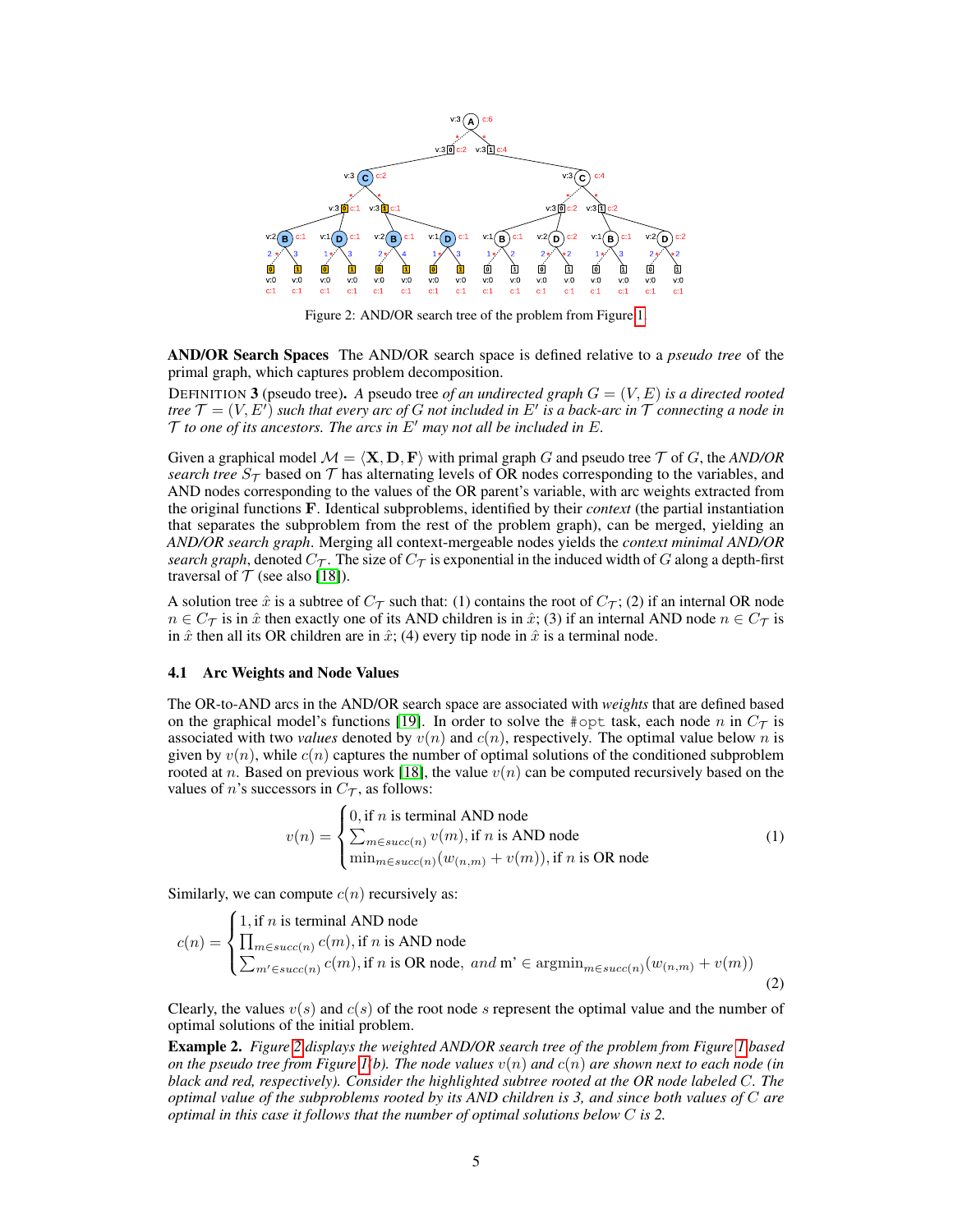#### Algorithm 2 AOBB for #opt

**Require:** graphical model  $\mathcal{M} = \langle \mathbf{X}, \mathbf{D}, \mathbf{F} \rangle$ , 14: pseudo tree  $\mathcal T$ , heuristic  $h(n)$ 1: function  $AOBB(\hat{x}, \mathbf{X}, \mathbf{D}, \mathbf{F})$ 2: if  $X = \emptyset$  then 3: **return**  $(0, 1)$ 4: else 5:  $X_i \leftarrow SelectVar(\mathcal{T})$ 6: Let *n* be the OR node labeled by  $\langle X_i \rangle$ 7: if  $Ctxt(n)$  in cache then 8:  $(v(n), c(n)) \leftarrow ReadCache(Ctxt(n))$ 9: else 10:  $v(n) \leftarrow \infty$ ;  $c(n) \leftarrow 0$ ;  $ch(n) \leftarrow \emptyset$ 11: **for all** domain value  $x_i \in D_i$  **do**<br>12: Extend partial solution  $\hat{x} \leftarrow \hat{x} \cup$ 12: Extend partial solution  $\hat{x} \leftarrow \hat{x} \cup \{x_i\}$ <br>13: Let *m* be the AND node  $\langle X_i, x_i \rangle$ 13: Let *m* be the AND node  $\langle X_i, x_i \rangle$ 14: Let  $v(m) \leftarrow w_{(n,m)}$ ;  $c(m) \leftarrow 1$ 15: Calculate  $f(\hat{x})$  using the  $h(m)$  of the unexpanded leaves m of  $\hat{x}$ 16: **if**  $f(\hat{x}) \le v(s)$  then 17: **for all**  $k = 1 \ldots q$  **do** 18:  $(v, c) \leftarrow AOBB(\hat{x}, \mathbf{X}_k, \mathbf{D}_k, \mathbf{F}_k)$ 19:  $v(m) \leftarrow v(m) + v$ 20:  $c(m) \leftarrow c(m) \times c$ 21:  $ch(n) \leftarrow ch(n) \cup \{m\}$ 22:  $v(n) \leftarrow \min_{m \in ch(n)} v(m)$ 23:  $c(n) \leftarrow \sum_{m' \in ch(n)} c(m'), \text{ where}$  $m' \in \operatorname{argmin}_{m \in ch(n)} v(m)$ 24:  $WriteCache(Ctxt(n), v(n), c(n))$ 25: **return**  $(v(n), c(n))$ 

Branch and Bound Search The depth-first AND/OR branch and bound (AOBB) search method for the #opt task is described by Algorithm 2. The following notation is used:  $(X, D, F)$  is the problem with which the procedure is called,  $\hat{x}$  is the current partial solution subtree,  $Ctxt(n)$  denotes the context of a node n, while  $v(n)$  and  $c(n)$  are the node values that are updated based on the values of their successors in the search space (see also Equations 1 and 2). The weight  $w_{(n,m)}$  labels the arc from the OR node  $n$  to its AND child  $m$ . The algorithm assumes that variables are selected according to a pseudo tree  $T$ . If the set **X** is empty, then the result is trivially computed (lines 2–3). Else, AOBB selects a variable  $X_i$  and expands the OR node n labeled by  $X_i$ , namely it iterates over its domain values  $x_i$  (line 11) to compute the node values  $v(n)$  and  $c(n)$ , respectively. The algorithm attempts to retrieve the results cached at the OR nodes (lines 7–8). If a valid cache entry is found for the current OR node then the node values are updated (line 8) and the search continues. Before expanding the AND node m labeled by  $\langle X_i, x_i \rangle$ , AOBB uses the  $h(\cdot)$  values of the unexpanded leaf nodes in  $\hat{x}$  to compute the heuristic evaluation function  $f(\hat{x})$  which yields a lower bound on the optimal extension of  $\hat{x}$ . Subsequently, it safely prunes the search space below m if  $f(\hat{x}) > v(s)$ , where  $v(s)$  is the current value of the root node s and is an upper bound on the optimal solution value. Notice that, unlike in regular branch and bound search, a strict inequality is required to account for all optimal solutions. The problem is then decomposed into a set of  $q$  independent subproblems, one for each child  $X_k$  of  $X_i$  in the pseudo tree, which are then solved sequentially (line 17). After trying all feasible values of variable  $X_i$ , the minimal cost as well as the number of optimal solutions to the problem rooted by  $X_i$  remain in  $v(n)$  and  $c(n)$ , which are returned (line 25). Based on previous work [18], we can show that the complexity of AOBB is time and space  $O(n \cdot k^{w^*})$ , where *n* is the number of variables, k bounds the domain size and  $w^*$  is the induced width along a depth-first traversal of the pseudo tree.

Although algorithms AOBB and BE have the same worst-case complexity for #opt, in practice, AOBB is likely to be more effective than BE because it can exploit a heuristic evaluation function to prune the search space. We will illustrate this experimentally on several problem benchmarks.

## 5 The Semiring Formulation for **#opt**

We next show how to formulate and solve the #opt task within a semiring based system [7]. Specifically, consider the semiring  $A = \langle \mathbb{R}^2, \otimes, \oplus \rangle$  over pairs of real values, where operations  $\otimes$  and  $\oplus$  are defined as follows (intuitively, v is the cost of a solution and c is the count):

$$
(v_1, c_1) \otimes (v_2, c_2) = (v_1 + v_2, c_1 \cdot c_2) \quad (3) \ (v_1, c_1) \oplus (v_2, c_2) = \begin{cases} (v_1, c_1 + c_2), & \text{if } v_1 = v_2 \\ (v_1, c_1), & \text{if } v_1 < v_2 \\ (v_2, c_2), & \text{if } v_1 > v_2 \end{cases} \tag{4}
$$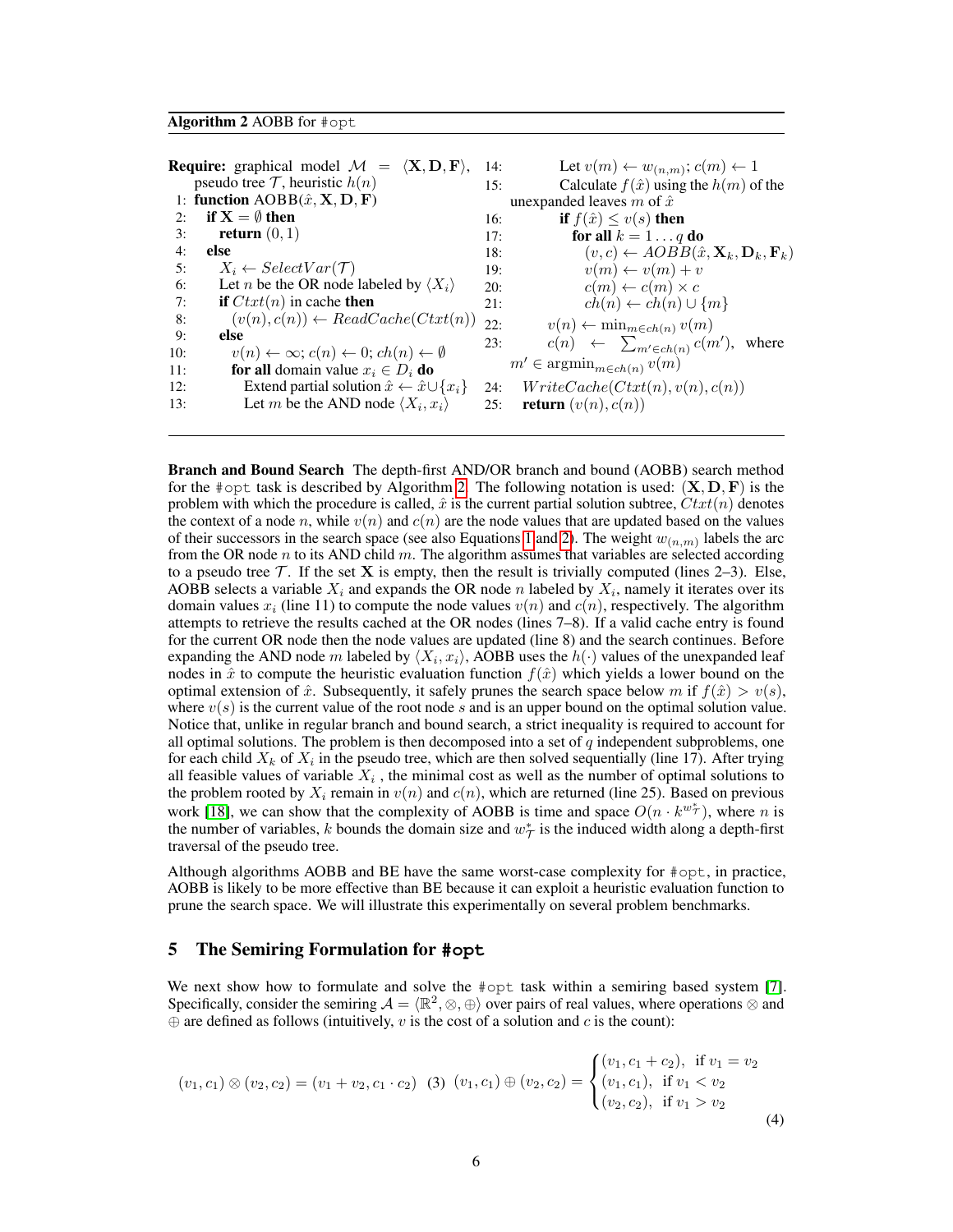It is easy to verify that ⊗ and ⊕ are commutative and associative, namely  $a \otimes b = b \otimes a$ ,  $a \oplus b = b \oplus a$ ,  $a \otimes (b \otimes c) = (a \otimes b) \otimes c$  and  $a \oplus (b \oplus c) = (a \oplus b) \oplus c$ , for all  $a, b, c \in \mathbb{R}^2$ , respectively. In order to facilitate local computations over the semiring valuations,  $\otimes$  must distribute over  $\oplus$  [22].

PROPOSITION **1** (distributivity). *Given a semiring*  $\mathcal{A} = \langle \mathbb{R}^2, \otimes, \oplus \rangle$ , then  $\forall a, b, c \in \mathbb{R}^2$  we have that  $a \otimes (b \oplus c) = (a \otimes b) \oplus (a \otimes c).$ 

*Proof.* Let  $a = (v_1, c_1)$ ,  $b = (v_2, c_2)$  and  $c = (v_3, c_3)$ . Assume that  $v_2 < v_3$  (the other cases  $v_2 > v_3$  and  $v_2 = v_3$  can be shown in a similar manner). Clearly,  $v_1 + v_2 < v_1 + v_3$  also holds. Then  $a \otimes (b \oplus c) = (v_1, c_1) \otimes (v_2, c_2) = (v_1 + v_2, c_1 \cdot c_2)$ . We have that  $(a \otimes b) \oplus (a \otimes c) = (v_1 + v_2, c_1 \cdot c_2) \oplus (v_1 + v_2, c_1 \cdot c_2) = (v_1 + v_2, c_1 \cdot c_2)$  which concludes the proof  $(v_1 + v_2, c_1 c_2) \oplus (v_1 + v_3, c_1 \cdot c_3) = (v_1 + v_2, c_1 \cdot c_2)$ , which concludes the proof.

Given a graphical model  $\langle X, D, F \rangle$ , each local function  $\psi_\alpha(X_\alpha) \in F$  can be expressed as a semiring valuation  $\phi_{\alpha} : \Omega(\mathbf{X}_{\alpha}) \to \mathbb{R}^2$  such that  $\forall \mathbf{y} \in \Omega(\mathbf{X}_{\alpha})$ ,  $\phi_{\alpha}(\mathbf{y}) = (\psi_{\alpha}(\mathbf{y}), 1)$ . We use the two operations ⊕ and ⊗ in A to define the combination and elimination operators, as follows. Given two valuations  $\phi_1(Y)$  and  $\phi_2(Z)$  such that  $Y, Z \subseteq X$ , the *combination*  $\bigotimes$  is defined by  $\phi_1 \bigotimes \phi_2(yz) =$  $\phi_1(\mathbf{y}) \otimes \phi_2(\mathbf{z})$  for all  $\mathbf{y} \in \Omega(\mathbf{Y})$  and  $\mathbf{z} \in \Omega(\mathbf{Z})$ . Similarly, given a valuation  $\phi(\mathbf{Y})$  such that  $\mathbf{Y} \subseteq \mathbf{X}$ and  $\mathbf{Y} = \{X\} \cup \mathbf{Z}$ , the *elimination*  $\bigoplus$  is defined by  $\bigoplus_X \phi(\mathbf{z}) = \bigoplus_{x \in \Omega(X)} \phi(x\mathbf{z})$ , for all  $\mathbf{z} \in \Omega(\mathbf{Z})$ . Clearly, solving #opt corresponds to computing:  $(v^*, c^*) = \bigoplus_{X_1} \cdots \bigoplus_{X_n} \bigotimes_{\alpha \in F} \phi_\alpha$ , where  $v^*$  is the optimal solution cost and  $c^*$  is the number of optimal solutions. This can be done using bucket elimination and search based algorithms such as those presented in the previous section.

Mini-Bucket Approximation and **#opt** Mini-Bucket Elimination (MBE) is a classic relaxation of the exact bucket elimination that approximates each elimination operator to enable the user to control a bound on the space and time complexity [14]. The idea is to partition each bucket into smaller subsets called *mini-buckets*, each containing at most *i* distinct variables (where *i* is a user selected parameter called the i-bound). The mini-buckets are processed independently by the same variable elimination procedure resulting in messages over fewer variables and thus requiring less time and memory (namely,  $O(n \cdot k^{i})$ , where *n* is the number of variables and *k* bounds the domain size).

The distributivity property from Proposition 1 allows us to extend MBE to the #opt task as well. Specifically, let  $X_k$  be the current variable. The bucket  $\mathcal{B}_k = \{\phi_1, \dots, \phi_m\}$  is partitioned into r mini-buckets  $Q_k = \{Q_{k1}, \ldots Q_{kr}\}\$  such that  $Q_{kj} = \{\phi_{j1}, \ldots \phi_{jl}\}\$ . Then, the exact elimination of  $X_k$  from bucket  $\mathcal{B}_k$ , namely  $\bigoplus_{X_p} \bigoplus_{\phi \in \mathcal{B}_k} \phi$  can be approximated by  $\bigotimes_{Q_{kj} \in \mathcal{Q}_k} \bigoplus_{X_k} \bigotimes_{\phi \in Q_{kj}} \phi$ . Unfortunately, this computation does not provide a bound on the number of optimal solutions. In fact, we can show that the number can go up or down in an unpredictable manner.

Consider for example the following valuations  $a_1 = (2, 1), b_1 = (1, 1), a_2 = (2, 1)$  and  $b_2 = (2, 1)$ . We would like to provide a bound on the exact computation  $(v^*, c^*) = (a_1 \otimes b_1) \oplus (a_2 \otimes b_2)$  by  $(v, c) = (a_1 \oplus a_2) \otimes (b_1 \oplus b_2)$ . In this case, we have that  $(v^*, c^*) = (3, 1) \oplus (4, 1) = (3, 1)$  and  $(v, c) = (2, 2) \otimes (1, 1) = (3, 2)$ . Clearly,  $c = 2$  is an upper bound on  $c^* = 1$ . On the other hand, if  $a_1 = (2, 1)$ ,  $b_1 = (1, 1)$ ,  $a_2 = (1, 2)$  and  $b_2 = (2, 1)$  then  $(v^*, c^*) = (3, 1) \oplus (3, 2) = (3, 3)$  and  $(v, c) = (2, 2) \otimes (1, 1) = (2, 2)$  in which case  $c = 2$  is a lower bound on  $c^* = 3$ .

This observation is in stark contrast with what we know about other tasks for graphical models such as counting *all* solutions and finding the optimal solution to the model, where the MBE scheme is guaranteed to produce an upper and, respectively, a lower bound on the value of the exact computation. Therefore, we leave the extension of MBE into a correct bounding scheme for #opt as future work.

## 6 Experiments

We evaluate empirically our proposed counting algorithms on four benchmarks for graphical models. All experiments were run on a 2.6GHz processor with 10GB of RAM.

**Benchmarks and Algorithms** For our purpose, we considered two random problem domains: (1)  $\pi$  and which consists of random m-by-m grid networks, and (2) random which consists of random networks with n variables and  $2 \cdot n$  binary functions, respectively. We generated random problem instances for each domain, as follows: for  $\text{grid}$  problems, m ranged between 8 and 14, respectively (so that the number of variables varied between 64 and 196); for random problems, the number of variables ranged between 60 and 120, respectively. In all cases, the domain size of the variables was set to 3. The function values were distributed uniformly at random between 1 and 10. In order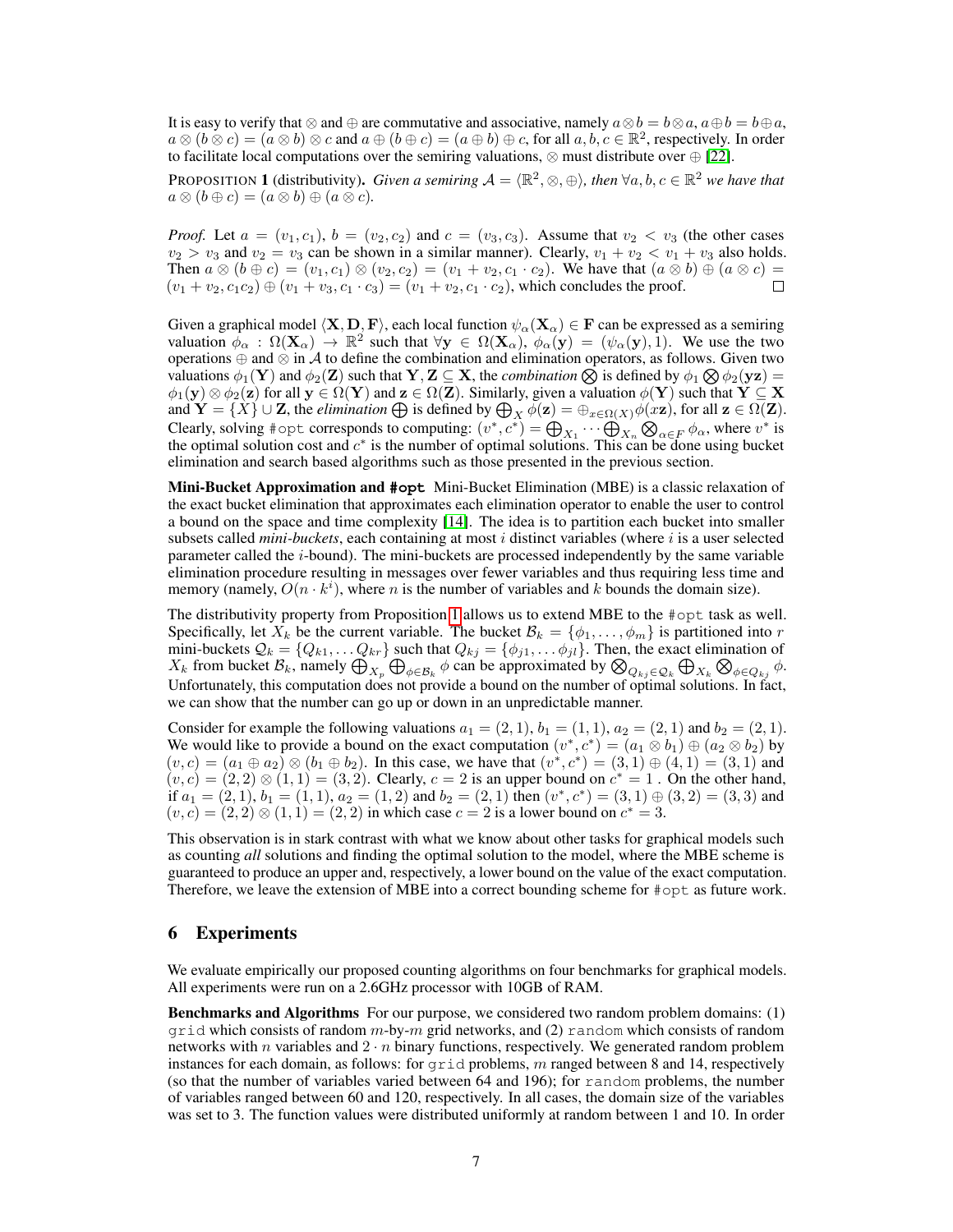| arid instances  |                |    |            |            |                |                                    |                 |  |                             | random instances |               |                      |            |          |             |  |                      |                     |  |                                       |        |
|-----------------|----------------|----|------------|------------|----------------|------------------------------------|-----------------|--|-----------------------------|------------------|---------------|----------------------|------------|----------|-------------|--|----------------------|---------------------|--|---------------------------------------|--------|
| size            |                |    | $p = 0.20$ |            | $p = 0.50$     |                                    | $p = 0.80$      |  | size                        |                  | $p = 0.20$    |                      | $p = 0.50$ |          | $p = 0.80$  |  |                      |                     |  |                                       |        |
| $n, w^*$        | alg            |    | $N$ #opt   | time N     |                | #opt                               | time N          |  | #opt                        | time             | $n, w^*$      | alg                  |            | $N$ #opt | time        |  | #opt                 | time $\overline{N}$ |  | #opt                                  | time   |
| 64.10           | AOBB110        |    | 13         | 0.08 10    |                | 267                                |                 |  | $0.071105.58E+09$           | 0.09             | 60.11         | $AOBB$ 10            |            | 10       | 0.33 10     |  | 591                  |                     |  | $0.41$  10 1.11E+07                   | 0.35   |
|                 | $A^*$          | 10 | 13         | 0.08110    |                | 267                                | $0.091$ 0       |  |                             |                  |               | $A^*$                | 10         | 10       | 0.33 10     |  | 591                  |                     |  | $0.48$   9.27E+05                     | 370.66 |
|                 | BE             | 10 | 13         | 0.27 10    |                | 267                                |                 |  | $0.27 105.58E+09$           | 0.27             |               | BE                   | 10         | 10       | 5.85 10     |  | 591                  |                     |  | 14.91 10 1.11 E+07                    | 6.86   |
|                 | BnB            | 10 | 13         | 0.08110    |                | 267                                | 0.091           |  | 6 2.25E+08 206.02           |                  |               | BnB                  | 10         | 10       | 0.34 10     |  | 591                  |                     |  | $0.49110$ 1.11 E + 07                 | 83.51  |
|                 | 100.13 AOBB 10 |    | 45         | 0.26 10    |                | 1.030                              |                 |  | $0.25 10\;5.71E+12$         |                  | $0.26$ 80, 16 | $AOBB$ <sup>10</sup> |            | 56       | 1.72 10     |  | 1.201                |                     |  | $1.40$ 10 1.16E+08                    | 1.21   |
|                 | $A^*$          | 10 | 45         | 0.33 10    |                | 1.030                              | 0.56 0          |  |                             |                  |               | A*                   | 10         | 56       | 7.72 10     |  | 1.201                |                     |  | 4.78 8 1.12E+07 1085.97               |        |
|                 | <b>BE</b>      | 10 | 45         | 8.29 10    |                | 1.030                              |                 |  | 8.49 10 5.71 E + 12         | 9.92             |               | ΙBΕ                  | 4          |          | 7 2260.07 4 |  |                      | 238 2213.98         |  | 3 2.38E+08 2617.60                    |        |
|                 | BnB            | 10 | 45         | 0.31 10    |                | 1.030                              | 0.36 0          |  |                             |                  |               | BnB                  | 10         | 56       | 1.91 10     |  | 1.201                |                     |  | 2.18 9 7.98E+07 1021.19               |        |
| 196, 19 AOBB 10 |                |    | 182        |            |                | 199.32 10 9.71 E + 06              |                 |  | 62.13 10 5.11 E + 22 113.34 |                  | $120.22$ AOBB |                      |            | 320      | 1815.84     |  |                      |                     |  | 9 1.38E+05 1147.63 10 1.14E+13 182.24 |        |
|                 | $A^*$          |    |            | 96 2887.35 | $\overline{2}$ |                                    | 2.352 2885.78 0 |  |                             |                  |               | $A^*$                |            |          |             |  |                      |                     |  | 1 1.59E+07 3320.61                    |        |
|                 | BE             |    |            |            |                |                                    |                 |  |                             |                  |               | BE                   |            |          |             |  |                      |                     |  |                                       |        |
|                 | BnB            |    |            |            |                | 8 209 1025.42 7 1.20E+07 1635.57 0 |                 |  |                             |                  |               | BnB                  |            |          | 149 2029.35 |  | 7 1.63E+05 1598.08 0 |                     |  |                                       |        |

Table 1: Results for grid (left) and random (right) networks.

Table 2: Number of optimal solutions (#opt) and CPU time (sec) on ISCAS (left) and SPOT5 (right) instances.

|       |                   |                 | <b>ISCAS</b> instances |             |                    |                             | SPOT5 instances |                                       |              |          |                |           |              |  |  |
|-------|-------------------|-----------------|------------------------|-------------|--------------------|-----------------------------|-----------------|---------------------------------------|--------------|----------|----------------|-----------|--------------|--|--|
|       | instance n. k. w* |                 | #opt AOBB              | $A^*$       | BE                 |                             |                 | BnB $\vert$ instance $\vert$ n, k, w* | #opt         | AOBB     | $A^*$          | BE        | BnB          |  |  |
| c432  | (432, 2, 28)      | 32              |                        | $0.07$ 0.54 |                    | $-1050.67$ 1502             |                 | (209, 4, 6)                           | $4.66E + 70$ | 0.08     | $\sim$         | 0.03      | н.           |  |  |
| c499  | (499, 2, 24)      | 32 <sup>1</sup> |                        |             | 39.60 17.10 118.03 |                             | <sup>29</sup>   | (82, 4, 14)                           | $1.13E+12$   | 7.29     |                | $-187.78$ | 니            |  |  |
| c880  | (880, 2, 27)      | 32              |                        | 1.27 27.05  |                    | $-2783.92$   404            |                 | (100, 4, 19)                          | 21120        | 0.55     | $\overline{a}$ |           | 40.43 164.54 |  |  |
| s1196 | (1196, 2, 54)     |                 | 16 118.17              |             |                    |                             | <b>42</b>       | $ (192, 4, 26) 2.57E+11 2031.22$      |              |          |                |           |              |  |  |
| s1423 | (1423, 2, 23)     | 256             |                        |             |                    | 0.10 4.06 56.49 1843.46 503 |                 | $(143, 4, 9)$ $(6.41E+33)$            |              | 0.33     | $\sim$         | 0.42      |              |  |  |
| s1488 | (1488. 2.46)      |                 |                        | 1.99 1.84   |                    | $-102.58$ 505               |                 | $(240, 4, 22)$ 3.06E+42 3351.22       |              |          |                |           |              |  |  |
| s1494 | (1494, 2, 46)     |                 |                        | $0.95$ 2.16 |                    | $-195.44$ 54                |                 | (67, 4, 11)                           | 216          | 0.550.58 |                | 1.53      | 0.58         |  |  |
| s386  | (386, 2, 20)      |                 |                        | $0.04$ 0.07 | 4.91               | 0.16                        |                 |                                       |              |          |                |           |              |  |  |
| s953  | (953, 2, 72)      | 32              | 99.67 5.50             |             |                    |                             |                 |                                       |              |          |                |           |              |  |  |

to control the number of optimal solutions we post-processed each function by randomly setting  $p$ percent of the function values to 1. We refer to p as the *perturbation* parameter and, intuitively, as p increases, the number of optimal solutions should increase as well.

In addition, we also considered two collections of real-world WCSP instances derived from the ISCAS circuits [23] and SPOT5 satellite scheduling benchmark [24], respectively. For the SPOT5 instances the goal is to find the optimal schedule for an Earth observing satellite. Clearly, the number of optimal schedules may indicate certain degrees of freedom to operate the satellite in orbit. The ISCAS instances correspond to diagnosis of digital circuits where the goal is to compute the most likely explanation of a small subset of failed components. In this case as well the number of optimal solutions could explain the reliability of the circuits. The original problem instances which we obtained from the UCI Graphical Models Repository (graphmod.ics.uci.edu) are specified as Markov networks with real valued potential values between 0 and 1. We converted these instances into equivalent WCSPs by taking the negative log of the potential values and rounding up to the nearest integer value.

We evaluated algorithms BE and AOBB and compared them with the A\* search and the depth-first branch and bound (BnB) that enumerate explicitly the optimal solutions. All search algorithms were by guided by a static mini-bucket heuristic  $MBE(i)$  which was pre-compiled along a min-fill elimination ordering [14, 19, 25]. The heuristic uses a parameter called i-bound to control the accuracy of the heuristic estimates. We set the *i*-bound to 10 and allowed a 1 hour time limit to all algorithms.

Measures of Performance We report the average CPU time in seconds (time), the number of problem instances solved (N) and the average number of optimal solutions over the solved instances (#opt), respectively. In addition, we also collect the problems' parameters as the number of variables (n), maximum domain size (k), and the average induced width  $(w^*)$  obtained along a min-fill based elimination ordering  $[26]$ . The best performance points are highlighted. A "-" denotes that the respective algorithm exceeded the time or the memory limit.

Results Table 1 summarizes the results obtained on the grid and random domains. The leftmost column indicates the problem sizes, while the remaining columns are divided into 3 groups corresponding to different values of the perturbation parameter  $p \in \{0.20, 0.50, 0.80\}$ . Each data point represents an average over 10 random instances. We can see that AOBB is the overall best performing algorithm both in terms of running time and the number of problem instances solved (over 96% of instances solved). Furthermore, algorithms A\* and BnB are competitive only for problems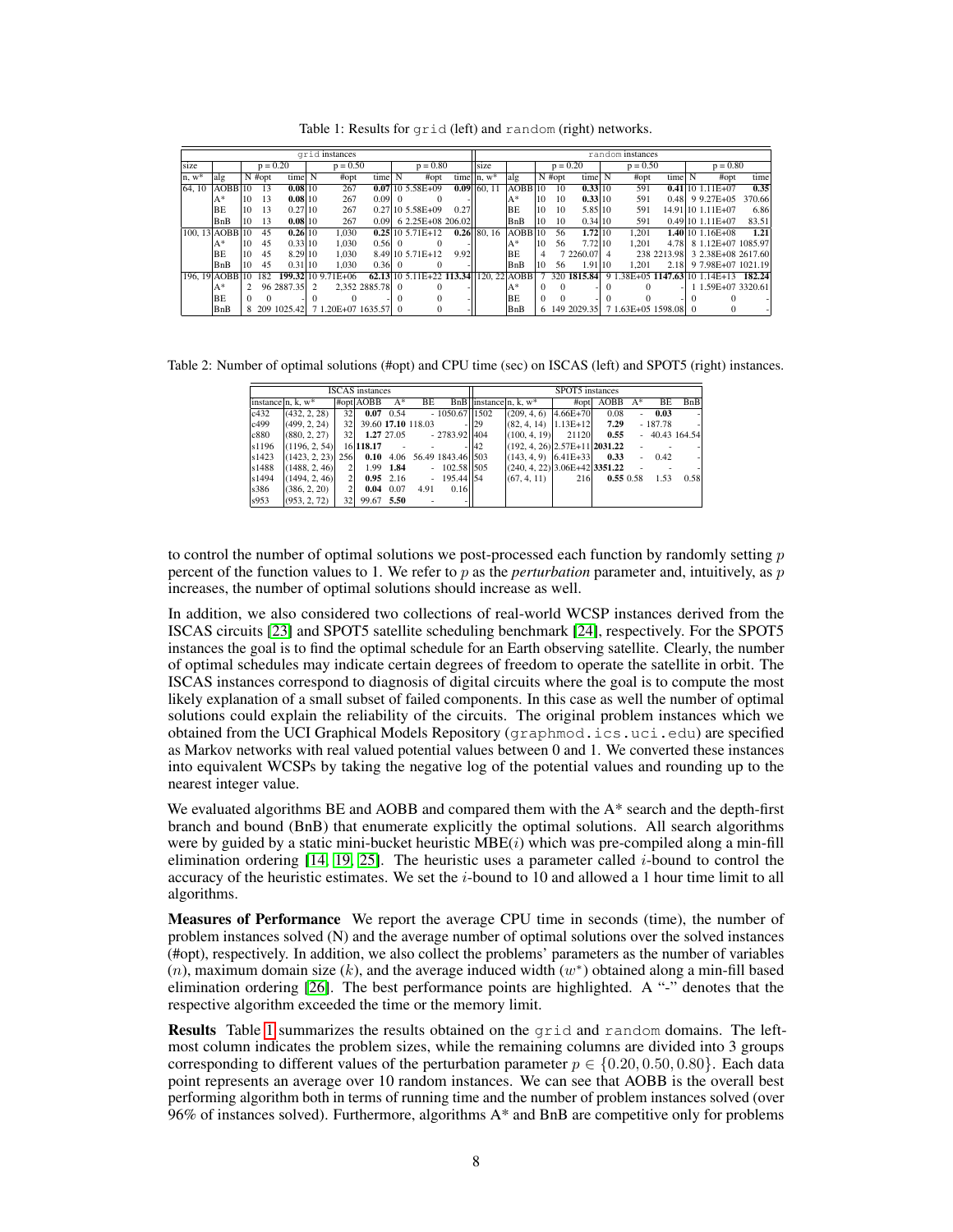

Figure 3: CPU time in seconds (red) versus number of optimal solutions (blue).

with small and moderate numbers of optimal solutions (e.g.,  $qri d$  and random with  $p = 0.20$  and  $p = 0.50$ , respectively). However, they typically fail to solve most of the problem instances where the number of optimal solutions is very large (e.g., grid and random with  $p = 0.80$ ) because of the prohibitively large overhead associated with enumerating the optimal solutions. Finally, BE is competitive only on problem instances with relatively small induced widths.

In Table 2 we show the results for solving the ISCAS and SPOT5 problem instances. We see again that AOBB offers the best performance, especially on the SPOT5 instances which have the largest number of optimal solutions. As before, BE can only handle problems with relatively small induced width regardless of the number of optimal solutions. In this case, the performance of  $A^*$  and BnB is quite poor compared with AOBB and BE because of the large number of optimal solutions.

Figure 3 plots the running time of AOBB and the number of optimal solutions as a function of the perturbation value  $(p)$  for two representative problem classes from the grid and random domains. Each data point represents an average over 100 random instances generated for the respective  $p$  value. We see that as the number of optimal solutions increases (i.e., p increases), the problems become easier to solve and the running time decreases. This is important especially when designing random problem generators for optimization to control the hardness of the problem instances generated.

# 7 Related Work

Model counting (#SAT), solution counting (#CSP) or weighted model counting (WMC) are well known #P-complete problems that have many applications in fields such as verification, planning and automated reasoning. Exact approaches to counting solutions are based on either extending systematic search-based SAT/CSP solvers such as DPLL and AND/OR search [27, 28, 29, 30], or variable elimination algorithms [14] which are known to be time and space exponential in the induced width of the problem. Our algorithms build on top of those ideas by combining summation and optimization without resorting to explicit enumeration. Approximate model counting techniques based on hashing were recently proposed [31, 32]. However, these methods are not directly applicable to the #opt task, at least not in a straightforward manner. Maximum model counting (Max#SAT) is a recent extension of #SAT [33] that is also related to  $\#$ opt. The work by [34] develops a semiring based formalism for counting weighted subgraphs in an explicit larger graph.

# 8 Conclusion

We introduced here the #opt task for graphical models, presented and evaluated variable elimination and depth-first AND/OR branch and bound algorithms for this task. We also described a semiring based formulation of the task. The complexity of the proposed algorithms is exponential in the induced width and does not depend on the number of optimal solutions. Our empirical evaluation demonstrated their effectiveness compared with brute-force search approaches that rely on explicitly enumerating the optimal solutions. Overall, our proposed AOBB version appears to be superior.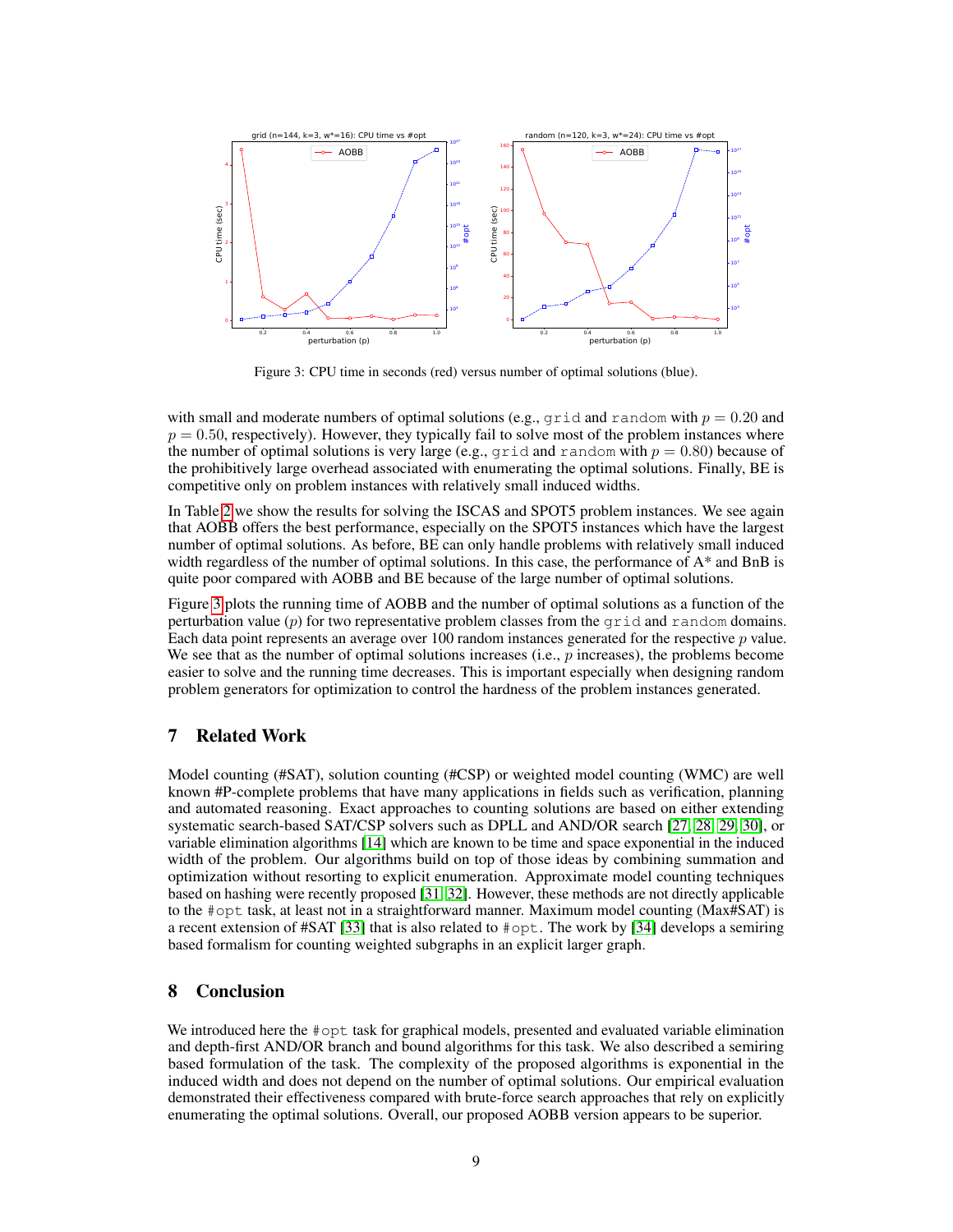## **References**

- [1] M. Fishelson, N. Dovgolevsky, and D. Geiger. Maximum likelihood haplotyping for general pedigrees. *Human Heredity*, 59(1):41–60, 2005.
- [2] J. Zeng, P. Zhou, and B. Donald. A markov random field framework for protein side-chain resonance assignment. In *Research in Computational Molecular Biology (RECOMB)*, page 550–570, 2010.
- [3] B. Cabon, S. de Givry, L. Lobjois, T. Schiex, and J. Warners. Radio link frequency assignment. *Constraints*, 4:79–89, 1999.
- [4] T. Hadzic and J. Hooker. Postoptimality analysis for integer programming using binary decision diagrams. *Technical Report, Carnegie Mellon.*, 2006.
- [5] R. Mateescu, R. Dechter, and R. Marinescu. AND/OR multi-valued decision diagrams (AOMDDs) for graphical models. *Journal of Artificial Intelligence Research*, 33:465–519, 2008.
- [6] N. Flerova, R. Marinescu, and R. Dechter. Searching for the m best solutions in graphical models. *Journal of Artificial Intelligence Research*, 55(1):889–952, 2016.
- [7] S. Bistarelli, U. Montanari, and F. Rossi. Semiring-based constraint satisfaction and optimization. *Journal of ACM*, 44(2):201–236, 1997.
- [8] R. Dechter. *Constraint processing*. Elsevier Morgan Kaufmann, 2003.
- [9] K. Kask, R. Dechter, and V. Gogate. Counting-based look-ahead schemes for constraint satisfaction. In *International Conference on Principles and Practice of Constraint Programming (CP)*, pages 317–331, 2004.
- [10] R. Marinescu, J. Lee, R. Dechter, and A. Ihler. Anytime best+depth-first search for bounding marginal MAP. In *AAAI Conference on Artificial Intelligence (AAAI)*, pages 1749–1755, 2017.
- [11] R. Shachter. Probabilistic inference and influence diagrams. *Operations Research*, 36(4):589– 604, 1988.
- [12] J. Pearl. *Probabilistic Reasoning in Intelligent Systems*. Morgan Kaufmann, 1988.
- [13] R. Dechter. *Reasoning with Probabilistic and Deterministic Graphical Models: Exact Algorithms*. Synthesis Lectures on Artificial Intelligence and Machine Learning. Morgan & Claypool Publishers, 2013.
- [14] R. Dechter and I. Rish. Mini-buckets: A general scheme of approximating inference. *Journal of ACM*, 50(2):107–153, 2003.
- [15] E. Lawler and D. Wood. Branch and bound methods: A survey. *Operations Research*, 14:699– 719, 1956.
- [16] P. Hart, N. Nilsson, and B. Raphael. A formal basis for the heuristic determination of minimum cost paths. *IEEE Transactions on Systems Science and Cybernetics*, 8(2):100–107, 1968.
- [17] R. Dechter and J. Pearl. Generalized best-first search strategies and the optimality of A\*. *In Journal of ACM*, 32(3):505–536, 1985.
- [18] R. Dechter and R. Mateescu. AND/OR search spaces for graphical models. *Artificial Intelligence*, 171(2-3):73–106, 2007.
- [19] R. Marinescu and R. Dechter. AND/OR branch-and-bound search for combinatorial optimization in graphical models. *Artificial Intelligence*, 173(16-17):1457–1491, 2009.
- [20] R. Marinescu and R. Dechter. Memory intensive AND/OR search for combinatorial optimization in graphical models. *Artificial Intelligence*, 173(16-17):1492–1524, 2009.
- [21] W. Lam, K. Kask, J. Larrosa, and R. Dechter. Residual-guided look-ahead in AND/OR search for graphical models. *Journal of Artificial Intelligence Research*, 60:287–346, 2017.